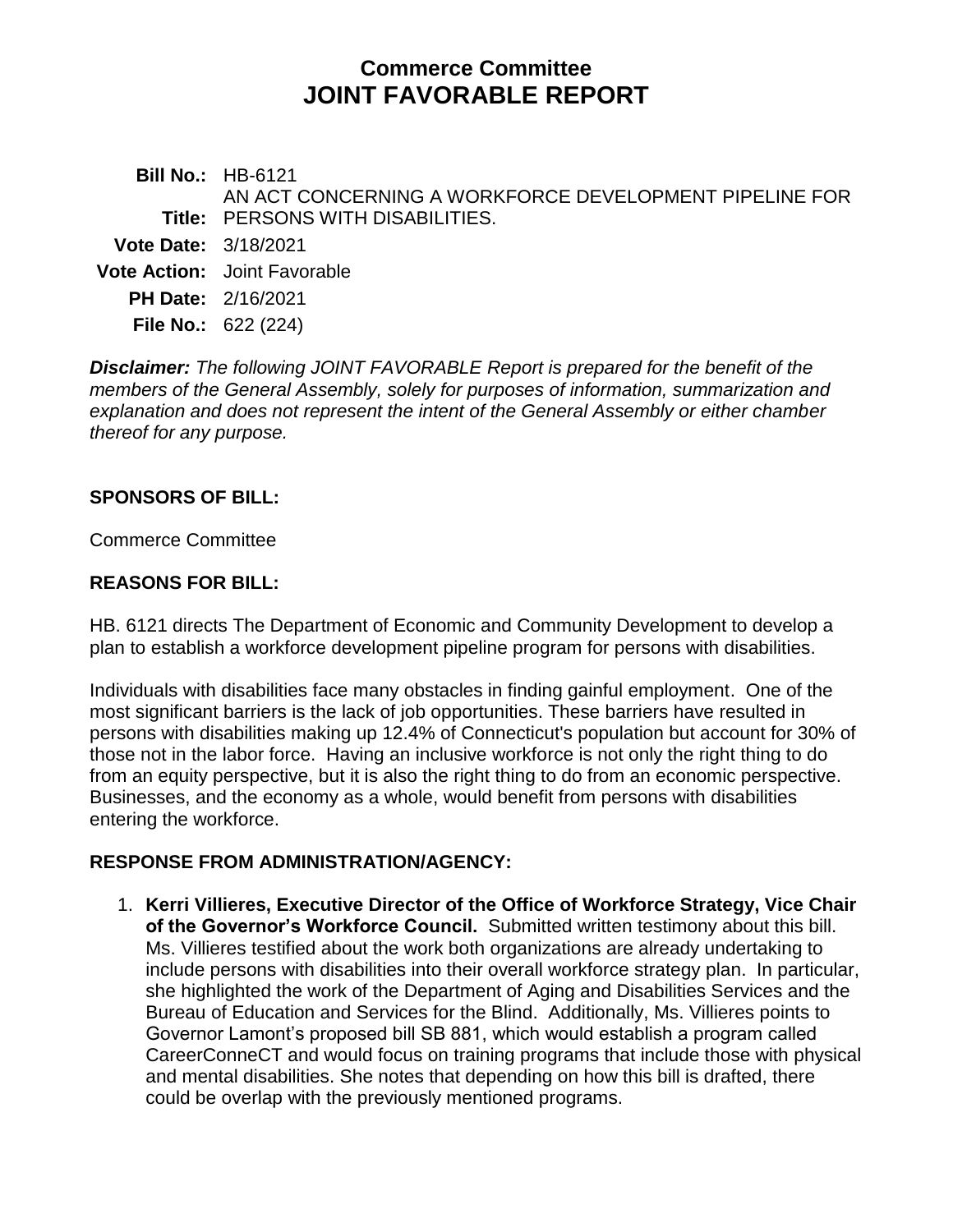## **NATURE AND SOURCES OF SUPPORT:**

- 1. **Epilepsy Foundation of Connecticut:** Submitted written testimony in support of this bill. They testified about the importance of employment for individuals with epilepsy. Individuals without access to employer health insurance find it difficult to afford their medications. Their testimony provided statistics about how prevalent the unemployment and underemployment problem is for individuals with epilepsy. They urge the legislature to support the bill and improve access to employment opportunities for all vulnerable populations, including those with epilepsy.
- 2. **Paul Formica, State Senator, Connecticut Legislature:** Senator Formica expressed support for this bill in both written and public hearing testimony.
- 3. **Rabab Hussain Syed:** Submitted written testimony in support of this bill. As a mother of a child with a severe intellectual disability, she feels strongly that the state develop a system that allows individuals with disabilities a chance to find work.
- 4. **Jack Knall:** Submitted written testimony in support of this bill. In his testimony, Jack describes how difficult it was to find a job as a college student with autism. He stresses that there are many people like him, with a disability, that want to work. He notes that businesses need to understand the benefits of hiring people with disabilities.
- 5. **Tara McNeil:** Submitted written testimony in support of this bill. In her testimony, Tara describes her journey to employment as a person with a physical disability. She emphasizes that education and opportunity are keys to changing the way Connecticut sees disabled residents as part of the employed workforce.
- 6. **Amy Messinger:** Submitted written testimony in support of this bill. Ms. Messinger wrote about being the mom of four young children, two of whom receive special education support and services. In her testimony, she explains her worries about her children's future beyond their academic years. She also discusses the benefits of allowing every individual in the state the opportunity to be employed. Ms. Messinger advocates for a comprehensive policy that supports both businesses and individuals.
- 7. **Lisa N.:** Expressed support for this bill in written testimony.
- 8. **Abiah Ruel:** Submitted written testimony in support of this bill. Abiah's cousin is disabled has a job at a pizza shop. However, they note that this would not be possible without the support of the cousin's family and that many people with disabilities do not have the same sort of support system. Abiah discusses why the unemployment rate for persons with disabilities is detrimental to society as a whole. Abiah urges Connecticut to lead the way in disability inclusion in the workplace.
- 9. **Ben Shaiken, Manager of Advocacy & Public Policy, The Alliance:** Submitted written testimony in support of this bill. The Alliance is the statewide association of community nonprofits. They urge the legislature to include community providers in the final language of the bill. The Alliance looks forward to working with other stakeholders to create the program.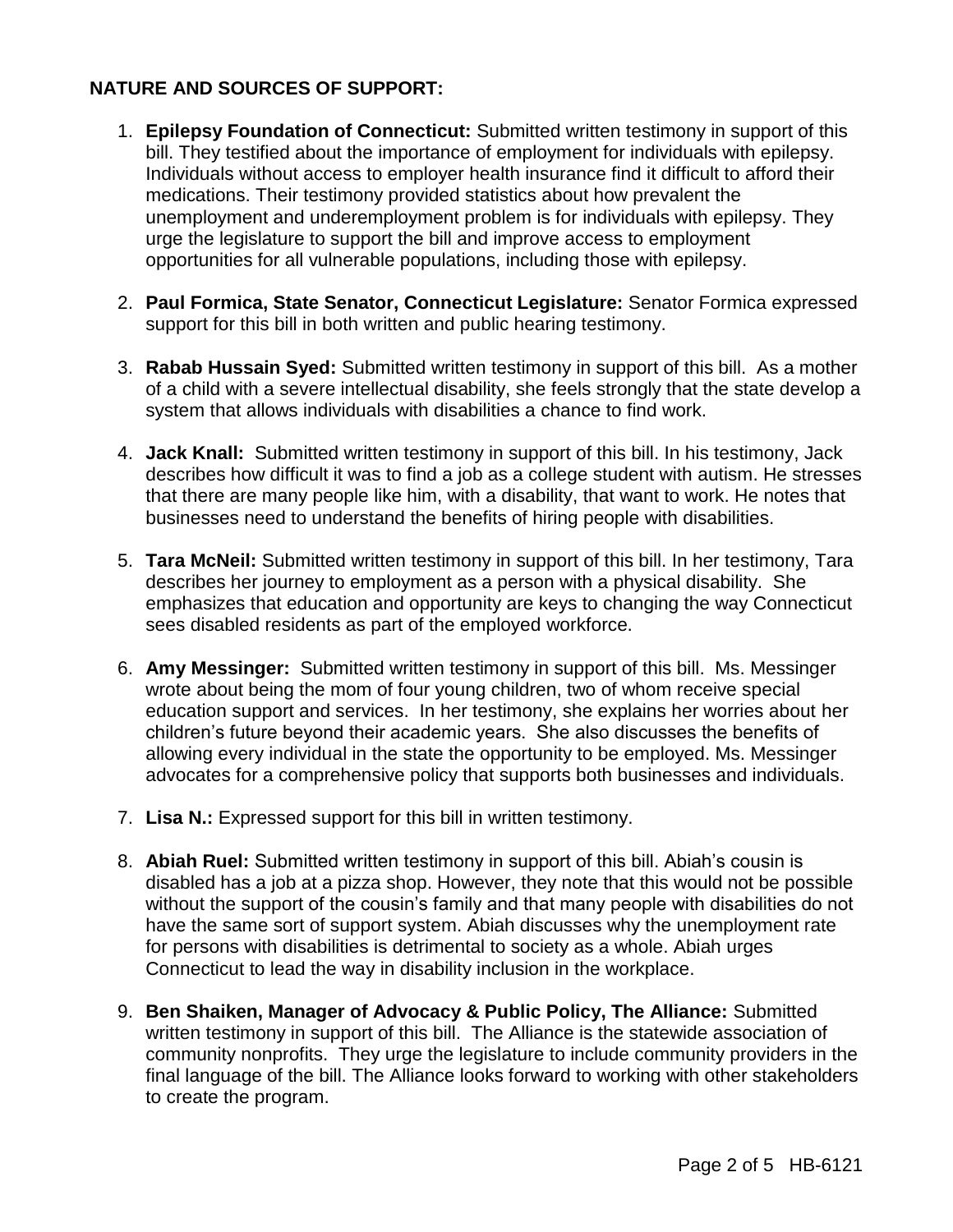- 10.**Bob Shea & Rose Shea:** Submitted written testimony in support of this bill. Bob and Rose's son Jeremiah has severe autism. They wrote about how they are trying to help their son be in a position to work for a business and how this bill would support that effort. They also noted that society and businesses would benefit too.
- 11.**Noreen Simmons:** Submitted written testimony in support of this bill. Ms. Simmons wrote about the experience of her son Weller, who has autism and an intellectual disability. She notes that what Weller will need most in the future is an opportunity to work for the right employer. She supports this bill because it offers businesses incentives to provide employment opportunities to citizens like her son. She believes that employment will give her son, and many Connecticut residents, the chance to live to their fullest potential.
- 12.**Lisa Souza:** Submitted written testimony in support of this bill. Ms. Souza wrote about the experience of her twenty-five-year-old son with Autism Spectrum Disorder. In particular, she recounted the incredibly frustrating experience they had with the CT Department of Rehabilitative Services, that in her view, did a poor job of supporting her son. For the past five years, he has been unable to find a job, even though he is willing to work. She notes that this is just one story of someone who wants to work and earn money to be independent; all he needs is the opportunity. Ms. Souza believes that this bill will be instrumental in providing that opportunity to people like her son.
- 13.**M. Jeffry Spahr, Esq., Chairman of the Legislative Committee, State Advisory Council for Special Education:** Submitted written testimony in support of this bill. While they are supportive of the bill, there are many areas in which they need more details for how the program would be administered. In particular, they pointed to how the program would work in conjunction with existing ones, how the incentive program will work, how candidate training will be provided, and the employment set-aside provision.
- 14.**Shawn Wooden, Treasurer, State of Connecticut:** Submitted written testimony in support of this bill. Treasurer Wooden supports the sponsor's efforts to encourage companies to hire individuals with disabilities and move the ball forward in building inclusive workplaces for all. He also highlighted the steps the treasurer's office has undertaken to encourage companies to invest in inclusive workplaces.
- 15. **Kim Morrison/Noelle Alix, Business Owners, BeanZ and Company:** Two years ago, Kim and Noelle started a for-profit business with a mission to be an inclusive setting with expanded opportunities for individuals with IDD. They underscored how being an inclusive workplace has helped their business's bottom line. In particular, they pointed out that younger generations of customers expect and reward corporate social responsibility. They urged action because, in the end, it would benefit all Connecticut residents.
- 16. **Win Evart**, **Executive Director, The Arc of Connecticut:** Provided written and public hearing testimony in support of this bill. The Arc Connecticut is the state's oldest and largest advocacy organization advocating on behalf of individuals with IDD and their families. Mr. Evart testified about the potential benefits to the state of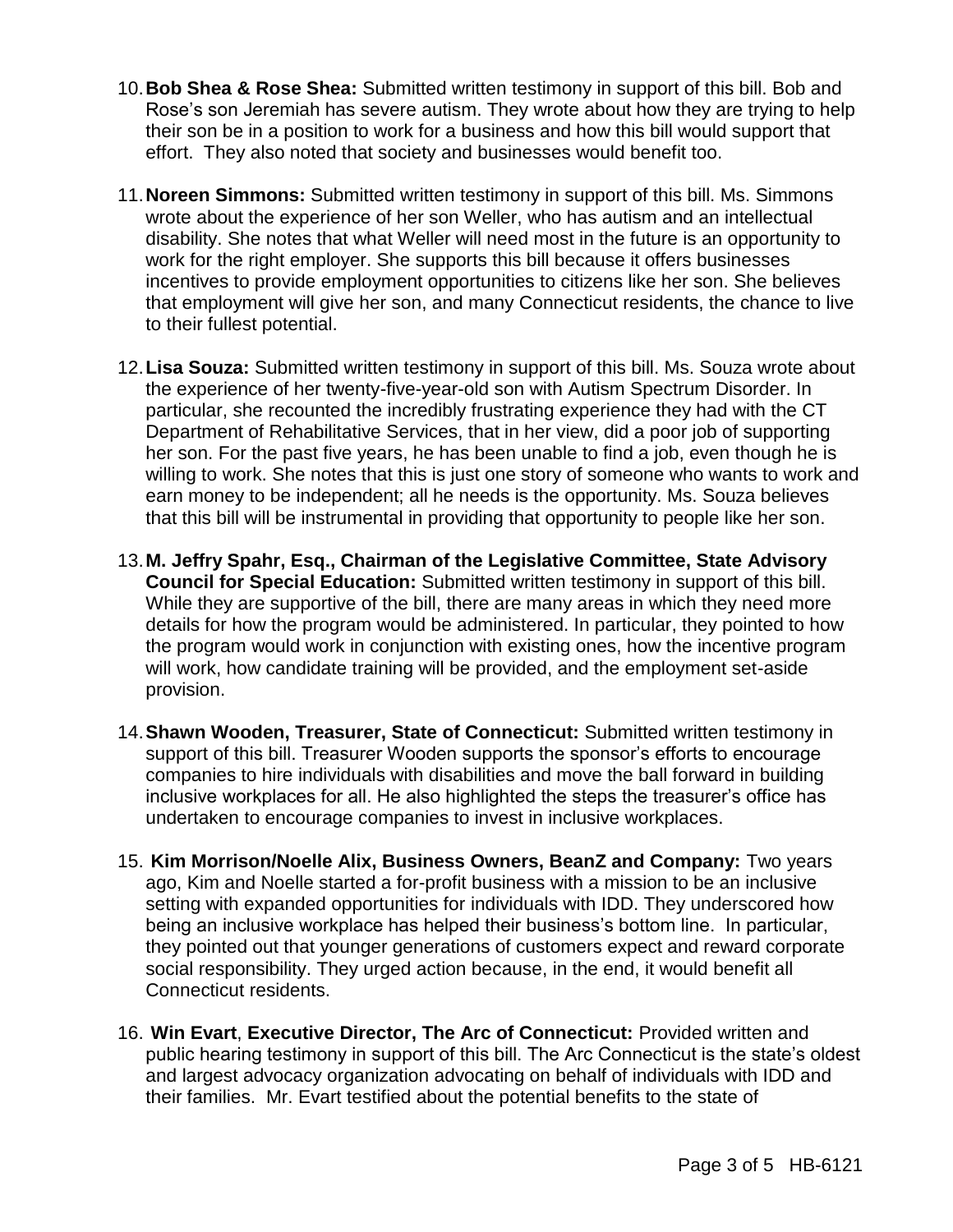Connecticut if the bill passes, including; increase workforce diversity, a more skilled pool of labor, and more inclusive communities.

- 17.**Shannon Knall:** Provided written and public hearing testimony in support of the bill. Ms. Knall wrote about the experience of her almost 20-year-old with Autism Spectrum Disorder. In particular, she wrote about their painful experience with the Connecticut Department of Rehabilitative Services. Only after intense advocacy and multiple meetings with different individuals was her son finally able to secure a job opportunity, which unfortunately never happened due to COVID-19. She stressed that it was just one unsuccessful employment story that involved a state agency. She believes that this bill will be instrumental in providing job opportunities to people like her son.
- 18.**Andrew Kormarow:** Provided written and public hearing testimony in support of this bill. Mr. Kormarow serves on the Connecticut ASD Advisory and Council and is the founder of Planning Across the Spectrum, a special needs financial planning firm. Mr. Kormarow believes that this bill only solved part of the bill. He testified about how the fear of losing benefits scares people with disabilities from seeking employment. The suggests that the bill requires additional incentives for individuals with disabilities themselves and includes an education component that will explain to people how working will affect their benefits. For this program to be successful, Mr. Kormarow believes that outcomes be tracked so improvement can be made to it.
- 19.**Nick Sinacori:** Submitted written and public hearing testimony in support of the bill. Nick talks about his experience as a twenty-six-year-old that has autism and is intellectually disabled. For the past two years, he has worked at BeanZ and Company. In his testimony, he talked about what it has been like to a part of their team. Nick believes that everyone deserves to work and feel valued.
- 20.**Stephen Morris, Executive Director, The Arc of the Farmington Valley:** Provided public hearing testimony in support of this bill. He discussed the unemployment rates and the reasons behind them. According to Mr. Morris, the most significant barrier is the lack of willing employers. He states that this is due to a lack of understanding about the capabilities of those with IDD. He cites the inability of his organization to talk with decision-makers within companies as a major hurdle. He believes that if this bill helps providers get to the decision-makers within companies and encourages employers to give it a chance, it will mitigate all the other barriers, including lack of transportation and fear of losing benefits.
- 21.**Clare Neseralla:** Submitted written testimony in support of this bill. Ms. Neseralla talks about her thirteen-year-old daughter with an intellectual disability, whose abilities far outweigh her disabilities. However, Ms. Neseralla fears for her future success in the workplace. She believes that everyone can succeed if given the support and the chance to participate. As parents, they worry that their daughter will become isolated without fulfilling employment and won't become a contributing member of society. She believes that the bill will help not only her daughter but it will also help companies become stronger and more productive.

#### **NATURE AND SOURCES OF OPPOSITION:**